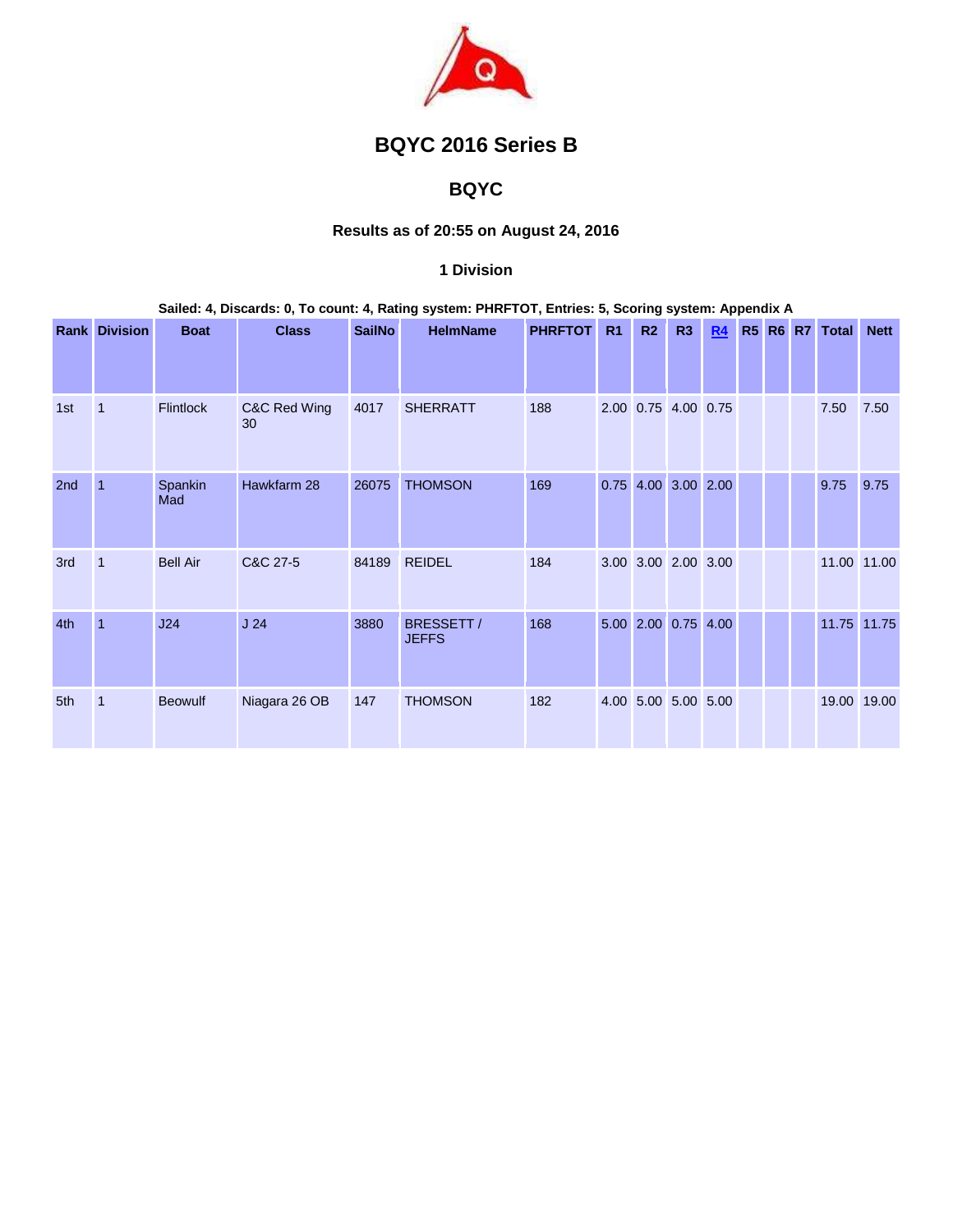#### **2 Division**

|                 | Sailed: 4, Discards: 0, To count: 4, Rating system: PHRFTOT, Entries: 4, Scoring system: Appendix A |                       |                      |               |                  |                |                    |                    |                    |      |  |  |  |                |             |
|-----------------|-----------------------------------------------------------------------------------------------------|-----------------------|----------------------|---------------|------------------|----------------|--------------------|--------------------|--------------------|------|--|--|--|----------------|-------------|
|                 | <b>Rank Division</b>                                                                                | <b>Boat</b>           | <b>Class</b>         | <b>SailNo</b> | <b>HelmName</b>  | <b>PHRFTOT</b> | R <sub>1</sub>     | R2                 | R <sub>3</sub>     | R4   |  |  |  | R5 R6 R7 Total | <b>Nett</b> |
| 1st             | $\overline{2}$                                                                                      | Lady in<br>Red        | Viking 22<br>Mod 2   | 3             | <b>DOYLE</b>     | 234            | 5.00<br><b>DNC</b> | 0.75               | 0.75               | 0.75 |  |  |  | 7.25           | 7.25        |
| 2 <sub>nd</sub> | $\overline{2}$                                                                                      | Mocha<br><b>Magic</b> | C&C 27-3             | 74021         | <b>MCGARVEY</b>  | 202            | 2.00               | 3.00               | 3.00               | 2.00 |  |  |  | 10.00          | 10.00       |
| 3rd             | $\overline{2}$                                                                                      | Patronus              | Tanzer <sub>22</sub> | 1612          | <b>MACDONALD</b> | 236            | 0.75               | 2.00               | 5.00<br><b>DNC</b> | 3.00 |  |  |  | 10.75 10.75    |             |
| 4th             | $\overline{2}$                                                                                      | Just Our<br>Pace      | Paceship PY<br>26 IB | 1023          | <b>CURTIS</b>    | 224            | 3.00               | 5.00<br><b>DNC</b> | 2.00               | 4.00 |  |  |  |                | 14.00 14.00 |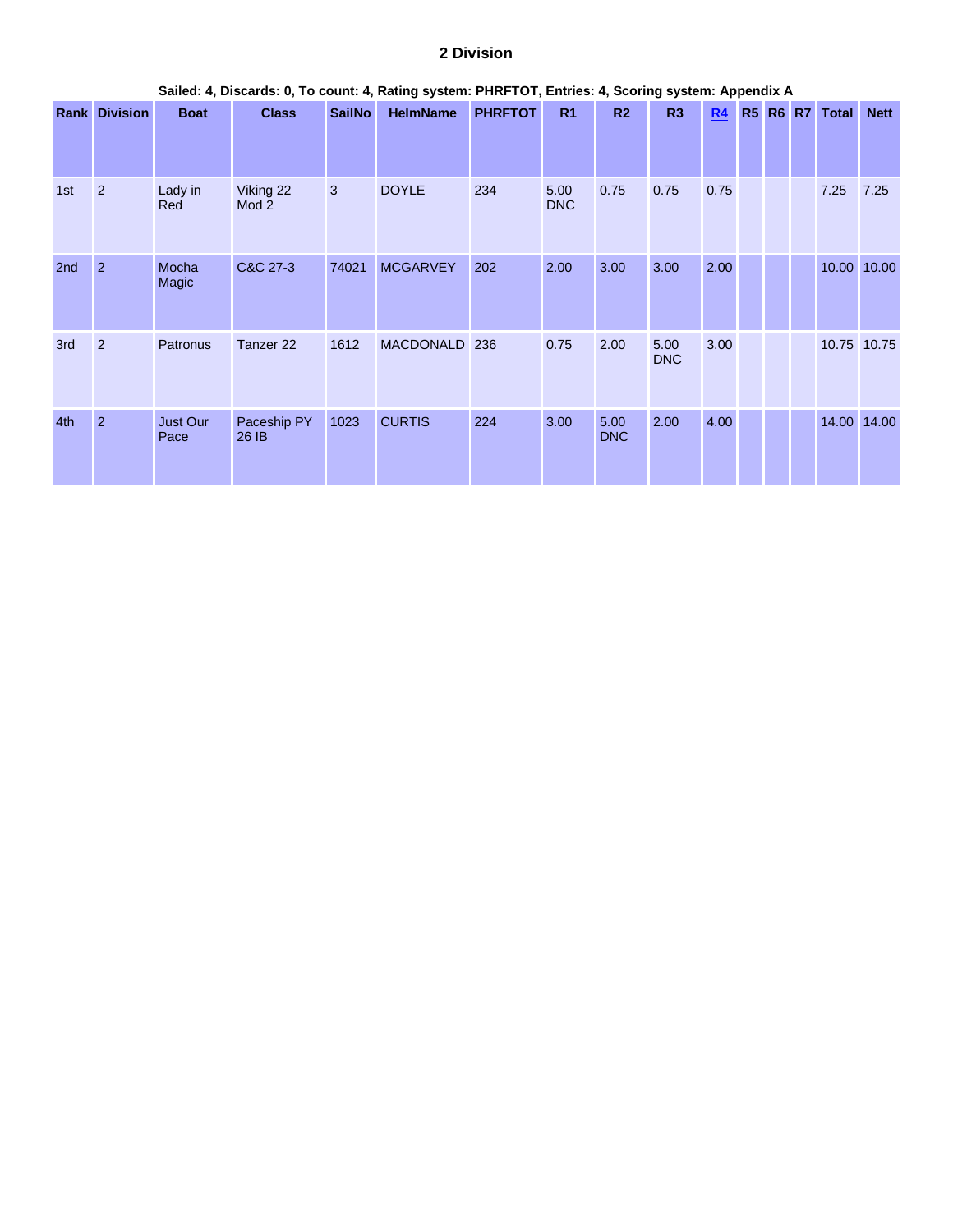#### **3 Division**

|      | Sailed: 4, Discards: 0, To count: 4, Rating system: PHRFTOT, Entries: 12, Scoring system: Appendix A<br>R5 R6 R7 Total |                        |                            |               |                 |                |                     |                     |                     |                     |  |  |  |             |             |
|------|------------------------------------------------------------------------------------------------------------------------|------------------------|----------------------------|---------------|-----------------|----------------|---------------------|---------------------|---------------------|---------------------|--|--|--|-------------|-------------|
|      | <b>Rank Division</b>                                                                                                   | <b>Boat</b>            | <b>Class</b>               | <b>SailNo</b> | <b>HelmName</b> | <b>PHRFTOT</b> | R1                  | R2                  | R <sub>3</sub>      | R4                  |  |  |  |             | <b>Nett</b> |
| 1st  | $\mathbf{3}$                                                                                                           | Grayling               | Grampian<br>26 OB          | 431           | COOKE           | 239            | 6.00                | 0.75                | 2.00                | 0.75                |  |  |  | 9.50        | 9.50        |
| 2nd  | $\mathbf{3}$                                                                                                           | Dream<br>Weaver        | Tanzer 26                  | 480           | <b>LLOYST</b>   | 238            | 0.75                | 6.00                | 0.75                | 3.00                |  |  |  | 10.50 10.50 |             |
| 3rd  | $\mathbf{3}$                                                                                                           | Freya                  | Grampian<br>26 IB          | 516           | <b>RENDER</b>   | 261            | 3.00                | 2.00                | 3.00                | 4.00                |  |  |  | 12.00 12.00 |             |
| 4th  | $\overline{3}$                                                                                                         | Silent<br>Running      | <b>C&amp;C 25</b>          | 44098         | <b>SMITH</b>    | 239            | 2.00                | 5.00                | 6.00                | 5.00                |  |  |  | 18.00 18.00 |             |
| 5th  | $\mathbf{3}$                                                                                                           | Irish<br>Rover III     | Catalina 30<br><b>TMBS</b> | 6135          | <b>SULLIVAN</b> | 208            | 13.00<br><b>DNC</b> | 3.00                | 4.00                | 2.00                |  |  |  | 22.00 22.00 |             |
| 6th  | $\mathbf{3}$                                                                                                           | Quinte                 | Hullmaster<br>31           | 19            | <b>SHAW</b>     | 256            | 5.00                | 4.00                | 8.00                | 7.00                |  |  |  | 24.00 24.00 |             |
| 7th  | $\mathbf{3}$                                                                                                           | Chudan                 | Tanzer 26                  | 497           | <b>CORBETT</b>  | 239            | 4.00                | 13.00<br><b>DNC</b> | 5.00                | 6.00                |  |  |  | 28.00 28.00 |             |
| 8th  | $\mathbf{3}$                                                                                                           | Won By<br>One          | Hunter<br><b>25SD</b>      | 25            | <b>KROCK</b>    | 263            | 7.00                | 13.00<br><b>DNC</b> | 7.00                | 13.00<br><b>DNC</b> |  |  |  | 40.00 40.00 |             |
| 9th  | $\sqrt{3}$                                                                                                             | Locura                 | Catalina 30                | 2652          | <b>EASTCOTT</b> | 196            | 13.00<br><b>DNC</b> | 7.00                | 13.00<br><b>DNC</b> | 8.00                |  |  |  | 41.00 41.00 |             |
| 10th | $\overline{3}$                                                                                                         | <b>Moments</b><br>Away | Northern 25                | 192           | <b>CAMPBELL</b> | 261            | 13.00<br><b>DNC</b> | 8.00                | 13.00<br><b>DNC</b> | 13.00<br><b>DNC</b> |  |  |  | 47.00 47.00 |             |
| 11th | $\overline{3}$                                                                                                         | Katem                  | Tanzer 26                  | 617           | Wessel          | 239            | 13.00<br><b>DNC</b> | 13.00<br><b>DNC</b> | 13.00<br><b>DNC</b> | 9.00                |  |  |  | 48.00 48.00 |             |
| 12th | $\mathbf{3}$                                                                                                           | Wanda-rer Edel 26      |                            | 55            | WANNAMAKER 272  |                | 13.00<br><b>DNC</b> | 13.00<br><b>DNC</b> | 13.00<br><b>DNC</b> | 13.00<br><b>DNC</b> |  |  |  | 52.00 52.00 |             |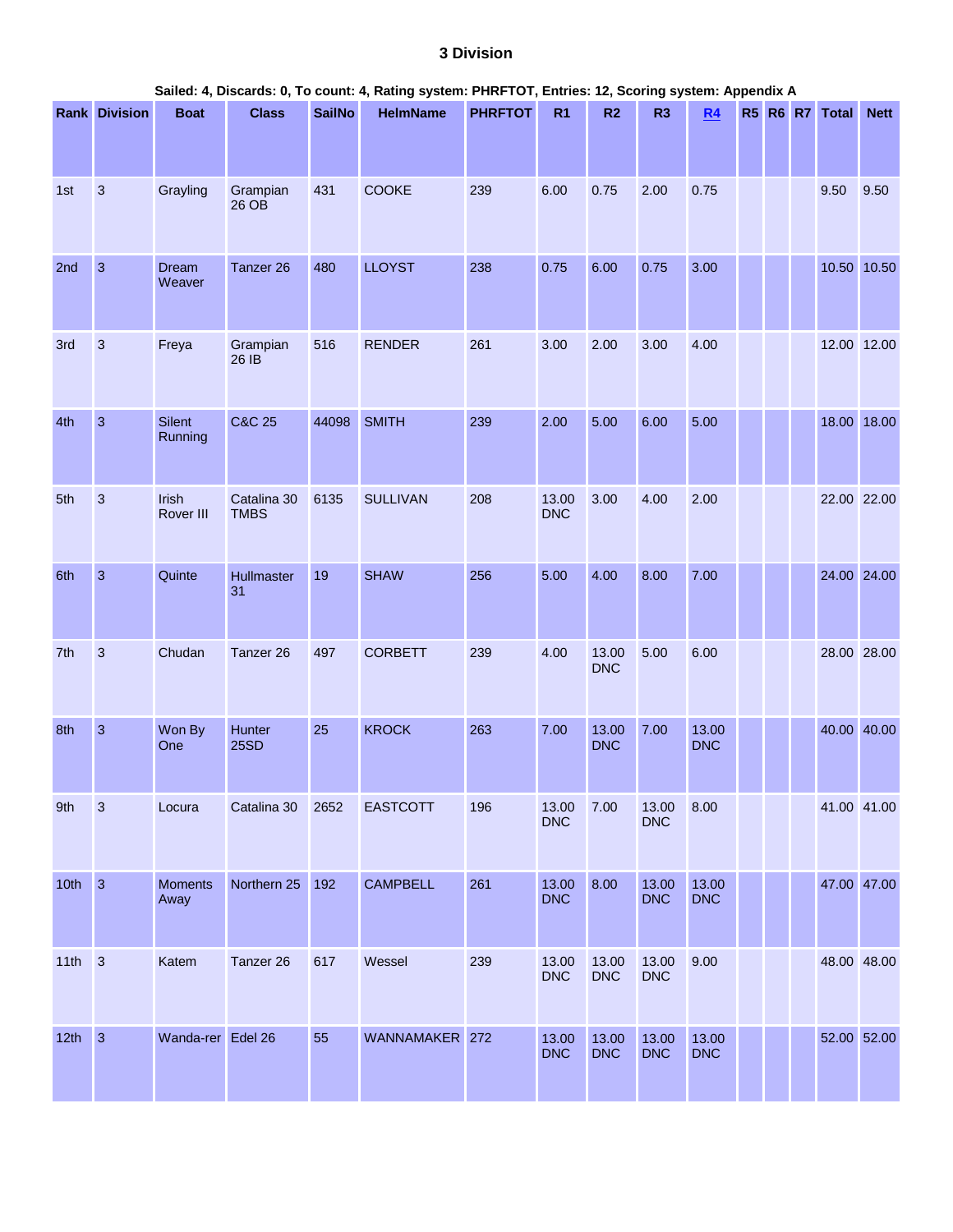#### **Shark Division**

|      | Sailed: 4, Discards: 0, To count: 4, Rating system: PHRFTOT, Entries: 13, Scoring system: Appendix A<br><b>Rank Division</b><br>SailNo HelmName PHRFTOT<br>R5 R6 R7 Total |                                  |                    |      |                 |     |                     |                     |                     |                     |  |  |  |             |             |
|------|---------------------------------------------------------------------------------------------------------------------------------------------------------------------------|----------------------------------|--------------------|------|-----------------|-----|---------------------|---------------------|---------------------|---------------------|--|--|--|-------------|-------------|
|      |                                                                                                                                                                           | <b>Boat</b>                      | <b>Class</b>       |      |                 |     | R <sub>1</sub>      | R2                  | R <sub>3</sub>      | R4                  |  |  |  |             | <b>Nett</b> |
|      |                                                                                                                                                                           |                                  |                    |      |                 |     |                     |                     |                     |                     |  |  |  |             |             |
| 1st  | Shark                                                                                                                                                                     | <b>Tiger Niles</b>               | <b>SHARK</b><br>24 | 1489 | <b>AKER</b>     | 220 | 0.75                | 0.75                | 2.00                | 0.75                |  |  |  | 4.25        | 4.25        |
| 2nd  | Shark                                                                                                                                                                     | <b>Great White</b>               | <b>SHARK</b><br>24 | 1880 | <b>MACKLIN</b>  | 220 | 4.00                | 2.00                | 6.00                | 3.00                |  |  |  | 15.00 15.00 |             |
| 3rd  | Shark                                                                                                                                                                     | <b>Stress Relief</b>             | <b>SHARK</b><br>24 | 612  | <b>STARR</b>    | 220 | 2.00                | 5.00                | 0.75                | 8.00                |  |  |  | 15.75 15.75 |             |
| 4th  | Shark                                                                                                                                                                     | Rub-a-Dub                        | <b>SHARK</b><br>24 | 1892 | <b>LEGATE</b>   | 220 | 7.00                | 7.00                | 4.00                | 6.00                |  |  |  | 24.00 24.00 |             |
| 5th  | Shark                                                                                                                                                                     | <b>Higher Love</b>               | <b>SHARK</b><br>24 | 1485 | LANDER, R       | 220 | 3.00                | 3.00                | 14.00<br><b>DNC</b> | 5.00                |  |  |  | 25.00 25.00 |             |
| 6th  | Shark                                                                                                                                                                     | Mako                             | <b>SHARK</b><br>24 | 1762 | <b>WAGER</b>    | 220 | 8.00                | 14.00<br><b>DNC</b> | 3.00                | 4.00                |  |  |  | 29.00 29.00 |             |
| 7th  | Shark                                                                                                                                                                     | Pinner                           | <b>SHARK</b><br>24 | 1769 | FINDLATER 220   |     | 5.00                | 14.00<br><b>DNC</b> | 14.00<br><b>DNC</b> | 2.00                |  |  |  | 35.00 35.00 |             |
| 8th  | <b>Shark</b>                                                                                                                                                              | <b>Destination</b><br>Sao Miguel | <b>SHARK</b><br>24 | 1112 | <b>PACHECO</b>  | 220 | 9.00                | 8.00                | 9.00                | 9.00                |  |  |  | 35.00 35.00 |             |
| 9th  | Shark                                                                                                                                                                     | Head over<br>Heels               | <b>SHARK</b><br>24 | 1473 | LANDER, C 220   |     | 11.00               | 6.00                | 7.00                | 14.00<br><b>DNC</b> |  |  |  | 38.00 38.00 |             |
| 10th | Shark                                                                                                                                                                     | <b>Grey Hound</b>                | <b>SHARK</b><br>24 | 384  | <b>GRAY</b>     | 220 | 10.00               | 14.00<br><b>DNC</b> | 8.00                | 7.00                |  |  |  | 39.00 39.00 |             |
| 11th | Shark                                                                                                                                                                     | Airush                           | <b>SHARK</b><br>24 | 36   | <b>STEINITZ</b> | 220 | 6.00                | 14.00<br><b>DNC</b> | 5.00                | 14.00<br><b>DNC</b> |  |  |  | 39.00 39.00 |             |
| 12th | Shark                                                                                                                                                                     | Unicorn                          | <b>SHARK</b><br>24 | 1836 | <b>BURCHAT</b>  | 220 | 12.00<br><b>DNF</b> | 9.00                | 10.00               | 10.00               |  |  |  | 41.00 41.00 |             |
| 13th | Shark                                                                                                                                                                     | <b>Bullet</b>                    | <b>SHARK</b><br>24 | 1840 | <b>WILKES</b>   | 220 | 14.00<br><b>DNC</b> | 4.00                | 14.00<br><b>DNC</b> | 14.00<br><b>DNC</b> |  |  |  | 46.00 46.00 |             |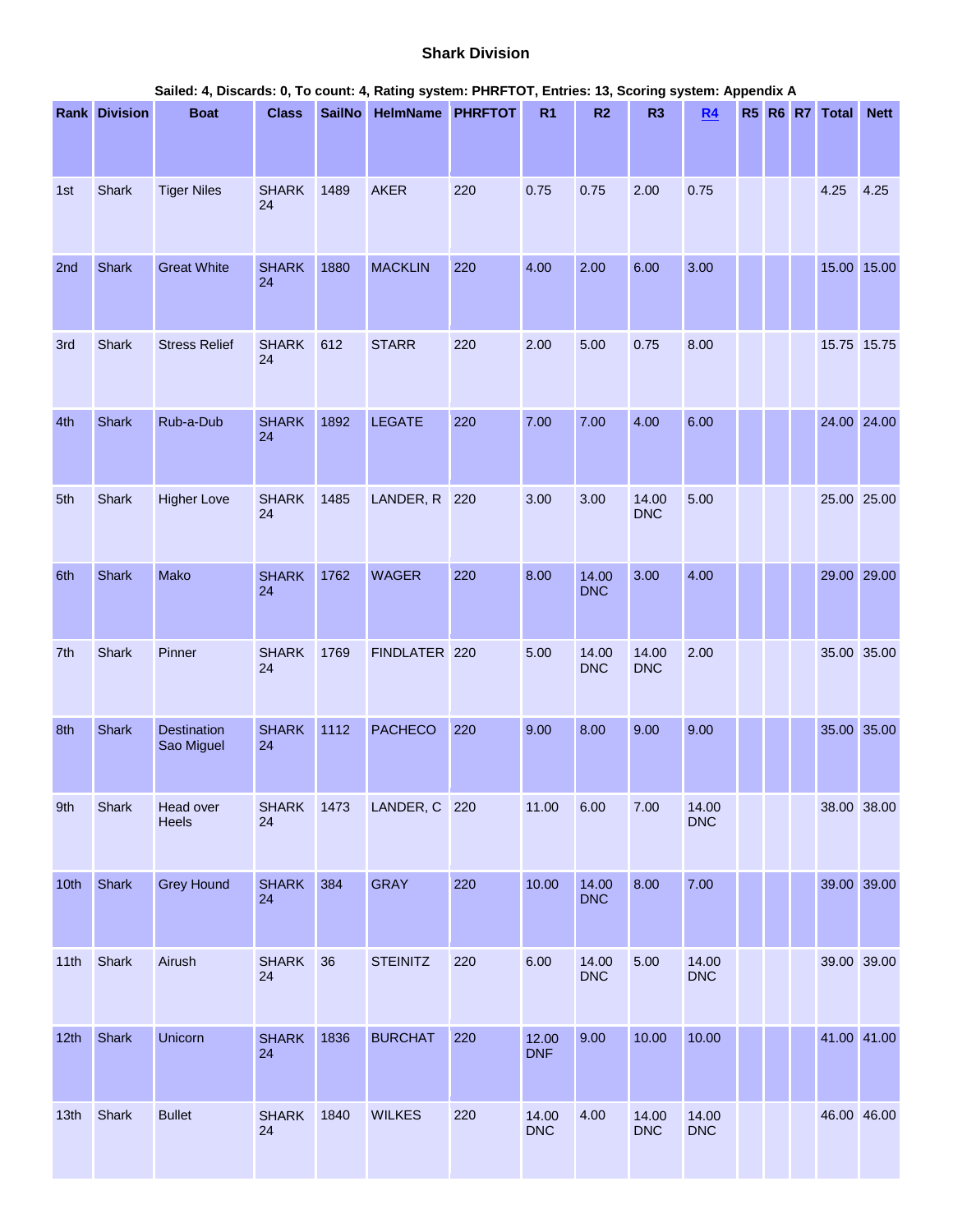## **R4 - 1 Division**

| Rank           | <b>Division</b> | <b>Boat</b>      | <b>Class</b>       | <b>SailNo</b> | <b>HelmName</b>            | <b>PHRFTOT Start</b> |      | <b>Finish</b>   |         | <b>Elapsed Corrected</b> | <b>BCE</b>     | <b>Points</b> |
|----------------|-----------------|------------------|--------------------|---------------|----------------------------|----------------------|------|-----------------|---------|--------------------------|----------------|---------------|
| $\overline{1}$ | $\mathbf{1}$    | <b>Flintlock</b> | C&C Red Wing<br>30 | 4017          | <b>SHERRATT</b>            | 188                  | 6.30 | 7.27.07 0.57.07 |         | 0.54.53                  | 0.00.00 0.75   |               |
| $\overline{2}$ | $\overline{1}$  | Spankin<br>Mad   | Hawkfarm 28        | 26075         | <b>THOMSON</b>             | 169                  | 6.30 | 7.29.31         | 0.59.31 | 0.59.06                  | 0.04.14 2.00   |               |
| 3              | $\mathbf{1}$    | <b>Bell Air</b>  | C&C 27-5           | 84189         | <b>REIDEL</b>              | 184                  | 6.30 | 7.32.25 1.02.25 |         | 1.00.23                  | 0.05.41        | 3.00          |
| $\overline{4}$ | $\overline{1}$  | J24              | J <sub>24</sub>    | 3880          | BRESSETT /<br><b>JEFFS</b> | 168                  | 6.30 | 7.31.07 1.01.07 |         | 1.00.48                  | $0.05.56$ 4.00 |               |
| 5              | $\mathbf{1}$    | <b>Beowulf</b>   | Niagara 26 OB      | 147           | <b>THOMSON</b>             | 182                  | 6.30 | 7.36.35 1.06.35 |         | 1.04.39                  | $0.10.03$ 5.00 |               |

**Start: Start 1, Finishes: Place**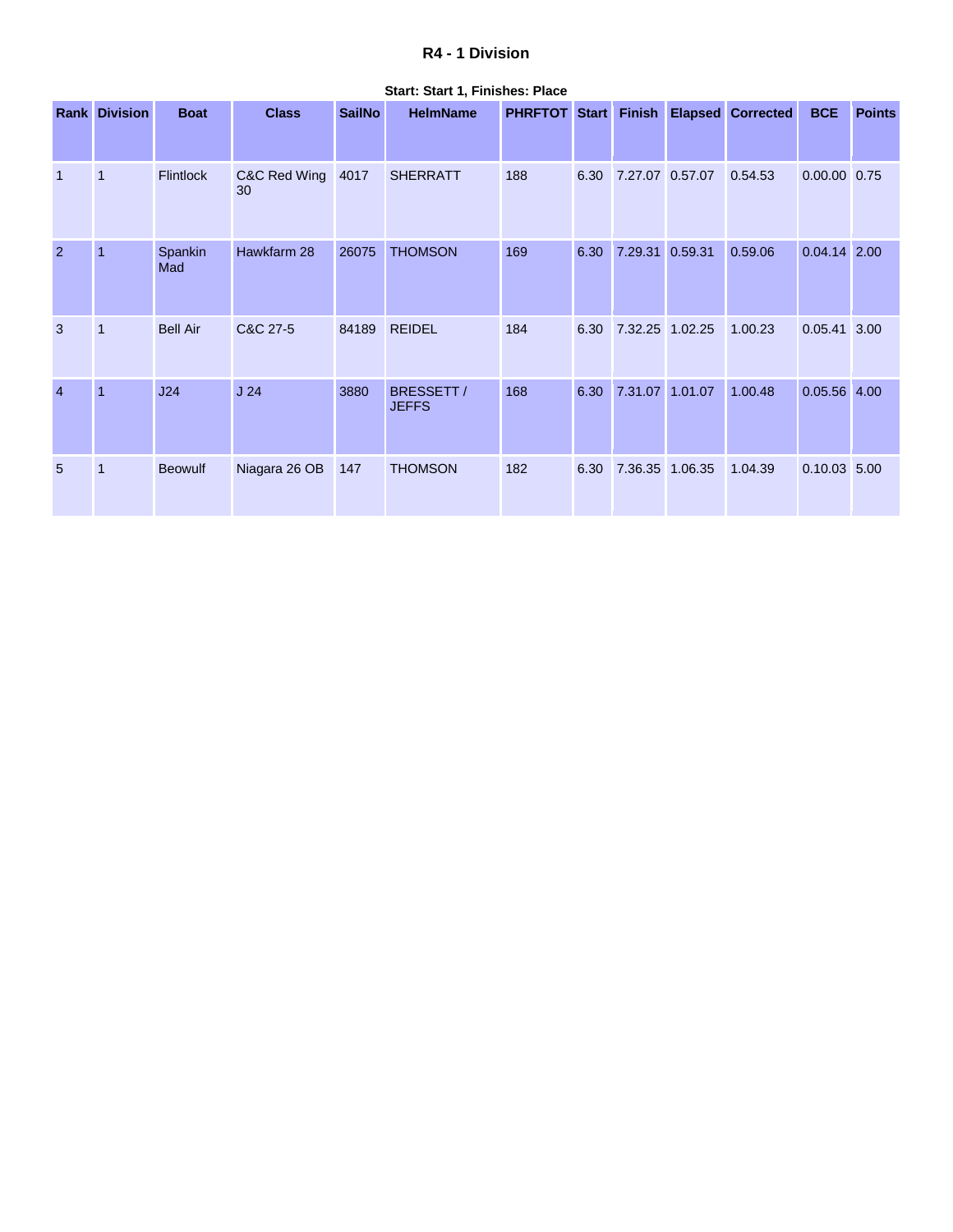#### **R4 - 2 Division**

|                | <b>Rank Division</b> | <b>Boat</b>             | <b>Class</b>                | <b>SailNo</b> | <b>HelmName</b> | <b>PHRFTOT Start Finish</b> |      |                 | <b>Elapsed Corrected</b> | <b>BCE</b>     | <b>Points</b> |
|----------------|----------------------|-------------------------|-----------------------------|---------------|-----------------|-----------------------------|------|-----------------|--------------------------|----------------|---------------|
|                |                      |                         |                             |               |                 |                             |      |                 |                          |                |               |
| $\overline{1}$ | $\overline{2}$       | Lady in Red             | Viking 22 Mod 2             | 3             | <b>DOYLE</b>    | 234                         | 6.30 | 7.36.34 1.06.34 | 0.59.20                  | 0.00.00 0.75   |               |
| 2              | $\overline{2}$       | Mocha Magic C&C 27-3    |                             | 74021         | <b>MCGARVEY</b> | 202                         | 6.30 | 7.33.24 1.03.24 | 0.59.31                  | $0.00.11$ 2.00 |               |
| 3              | $\overline{2}$       | Patronus                | Tanzer <sub>22</sub>        | 1612          | MACDONALD 236   |                             | 6.30 | 7.37.46 1.07.46 | 1.00.13                  | $0.00.59$ 3.00 |               |
| $\overline{4}$ | $\overline{2}$       | <b>Just Our</b><br>Pace | Paceship PY 26<br><b>IB</b> | 1023          | <b>CURTIS</b>   | 224                         | 6.30 | 7.44.36 1.14.36 | 1.07.34                  | $0.09.05$ 4.00 |               |

**Start: Start 1, Finishes: Place**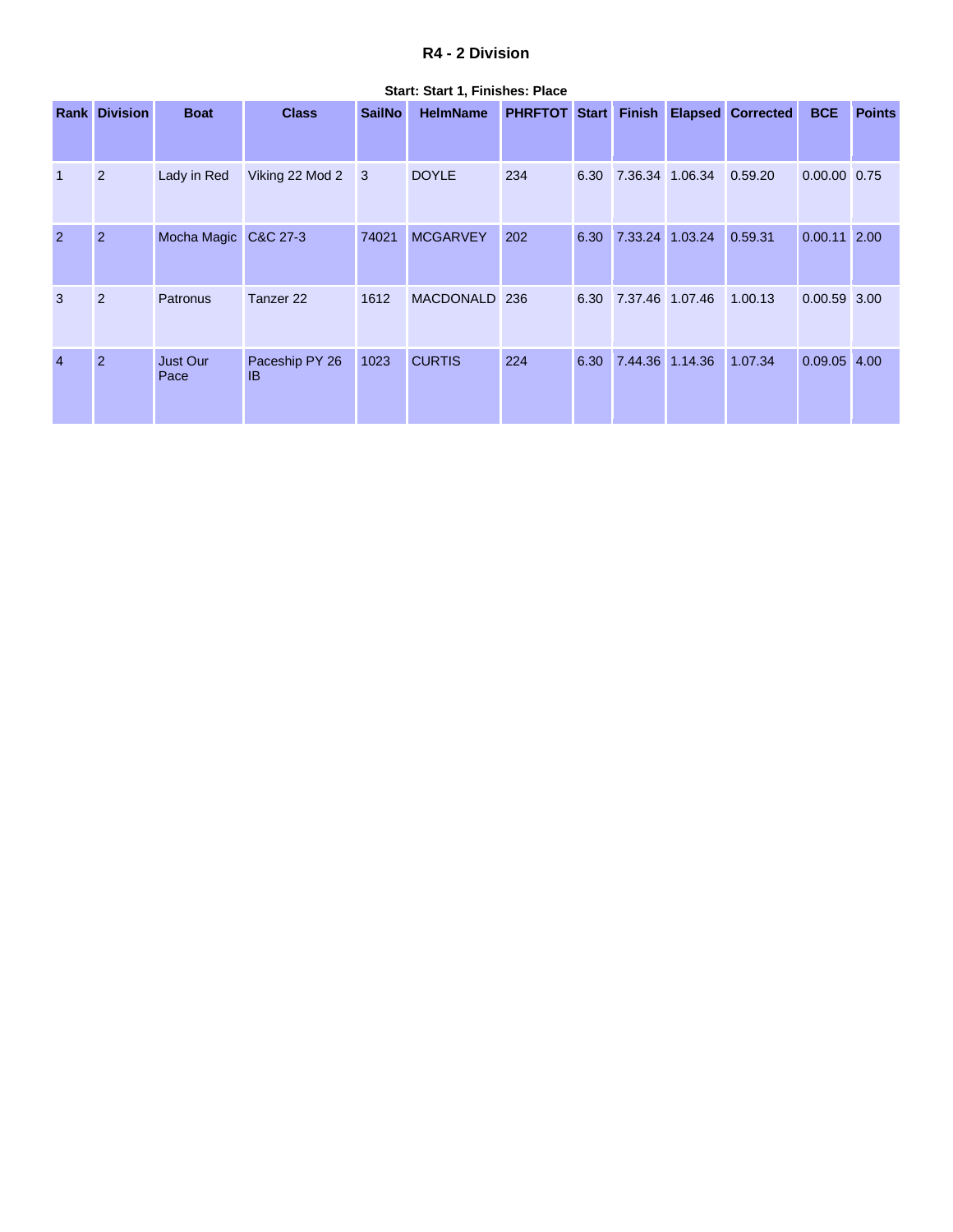# **R4 - 3 Division**

|                  | <b>Rank Division</b> | <b>Boat</b>            | <b>Class</b>          | <b>SailNo</b> | HelmName PHRFTOT Start Finish Elapsed Corrected |     |      |                      |         | <b>BCE</b>     | <b>Points</b> |
|------------------|----------------------|------------------------|-----------------------|---------------|-------------------------------------------------|-----|------|----------------------|---------|----------------|---------------|
|                  |                      |                        |                       |               |                                                 |     |      |                      |         |                |               |
| $\overline{1}$   | $\mathbf{3}$         | Grayling               | Grampian 26 OB        | 431           | <b>COOKE</b>                                    | 239 |      | 6.40 7.27.44 0.47.44 | 0.42.13 | 0.00.00 0.75   |               |
| $\overline{2}$   | 3                    | <b>Irish Rover III</b> | Catalina 30 TMBS 6135 |               | <b>SULLIVAN</b>                                 | 208 |      | 6.40 7.27.28 0.47.28 | 0.44.07 | $0.02.03$ 2.00 |               |
| $\mathbf{3}$     | 3                    | Dream Weaver Tanzer 26 |                       | 480           | <b>LLOYST</b>                                   | 238 | 6.40 | 7.29.58 0.49.58      | 0.44.16 | $0.02.18$ 3.00 |               |
| $\overline{4}$   | 3                    | Freya                  | Grampian 26 IB        | 516           | <b>RENDER</b>                                   | 261 |      | 6.40 7.34.31 0.54.31 | 0.46.37 | $0.05.09$ 4.00 |               |
| $\overline{5}$   | $\mathfrak{B}$       | Silent Running C&C 25  |                       | 44098         | <b>SMITH</b>                                    | 239 |      | 6.40 7.33.15 0.53.15 | 0.47.06 | 0.05.31 5.00   |               |
| $6\phantom{1}6$  | 3                    | Chudan                 | Tanzer 26             | 497           | <b>CORBETT</b>                                  | 239 |      | 6.40 7.34.18 0.54.18 | 0.48.02 | 0.06.34 6.00   |               |
| $\overline{7}$   | 3                    | Quinte                 | Hullmaster 31         | 19            | <b>SHAW</b>                                     | 256 |      | 6.40 7.37.18 0.57.18 | 0.49.22 | 0.08.18 7.00   |               |
| $\boldsymbol{8}$ | $\overline{3}$       | Locura                 | Catalina 30           | 2652          | EASTCOTT 196                                    |     |      | 6.40 7.33.05 0.53.05 | 0.50.20 | 0.08.33 8.00   |               |
| 9                | $\mathfrak{B}$       | Katem                  | Tanzer <sub>26</sub>  | 617           | Wessel                                          | 239 | 6.40 | 7.39.37 0.59.37      | 0.52.44 | 0.11.53 9.00   |               |

**Start: Start 1, Finishes: Place**